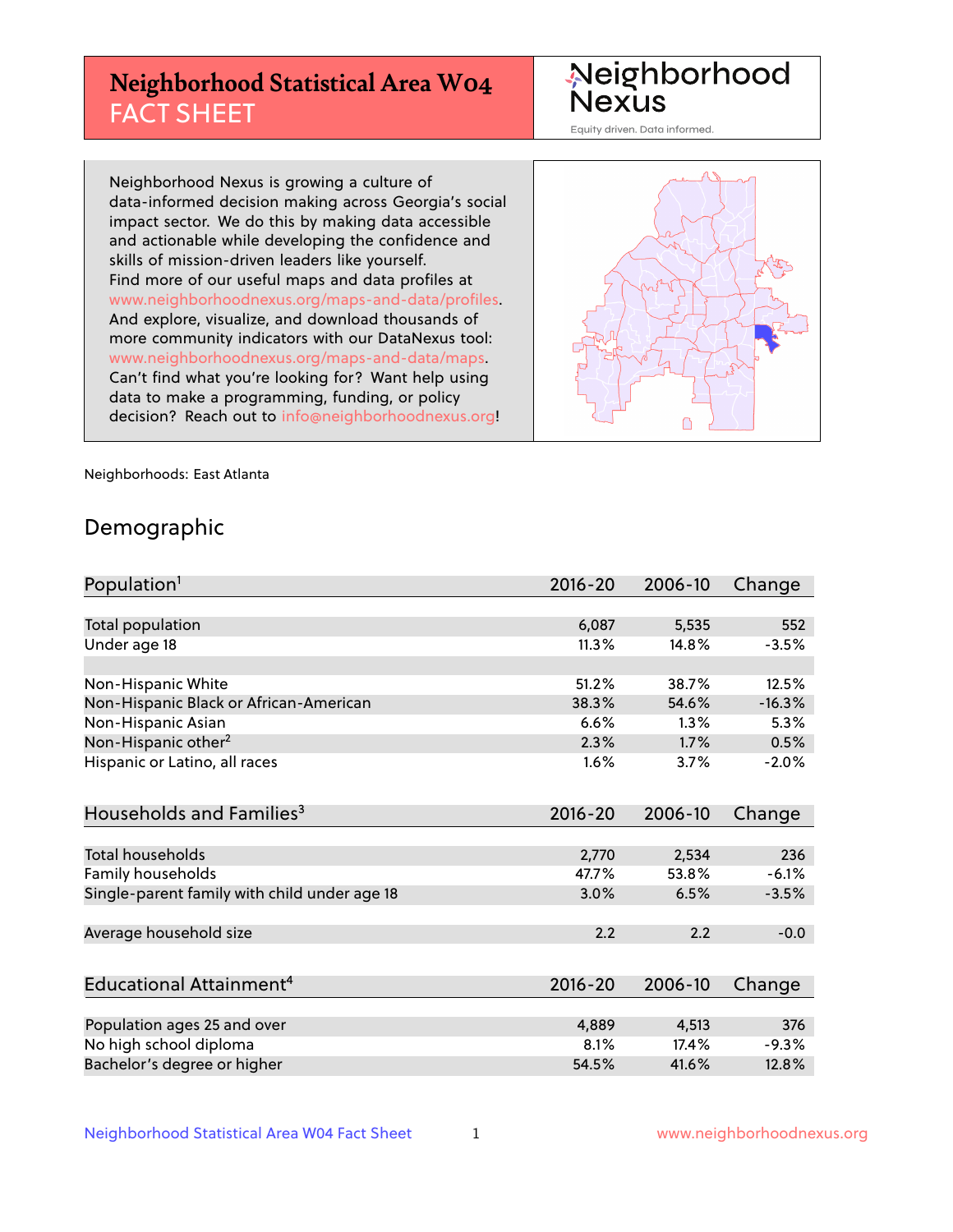## Change Measures, continued...

| Employment <sup>5</sup>                                 | $2016 - 20$ | 2006-10  | Change   |
|---------------------------------------------------------|-------------|----------|----------|
|                                                         |             |          |          |
| Total workers residing in Neighborhood Statistical Area | 3,060       | 2,723    | 337      |
| Workers with earnings \$1250/month or less              | 13.8%       | 24.4%    | $-10.6%$ |
| Workers with earnings \$1251/month to \$3333/month      | 23.4%       | 52.0%    | $-28.5%$ |
| Workers with earnings greater than \$3333/month         | 62.8%       | 23.7%    | 39.2%    |
| Total jobs located in Neighborhood Statistical Area     | 1,532       | 762      | 770      |
| Jobs with earnings \$1250/month or less                 | 28.7%       | 45.4%    | $-16.8%$ |
| Jobs with earnings \$1251/month to \$3333/month         | 43.0%       | 40.0%    | 2.9%     |
| Jobs with earnings greater than \$3333/month            | 28.4%       | 14.6%    | 13.8%    |
|                                                         |             |          |          |
| Jobs/workers ratio                                      | 0.5         | 0.3      | 0.2      |
|                                                         |             |          |          |
| Income and Poverty <sup>6</sup>                         | 2016-20     | 2006-10  | Change   |
| Median household income                                 | \$70,669    | \$39,525 | \$31,144 |
|                                                         |             |          |          |
| Population for whom poverty status is determined        | 6,020       | 5,534    | 485      |
| Population below poverty                                | 12.4%       | 21.6%    | $-9.2%$  |
|                                                         |             |          |          |
| Housing <sup>7</sup>                                    | 2016-20     | 2006-10  | Change   |
| Total housing units                                     | 2,925       | 2,892    | 33       |
|                                                         | 94.7%       | 87.6%    | 7.1%     |
| Occupied housing units                                  |             |          |          |
| Vacant housing units                                    | 5.3%        | 12.4%    | $-7.1%$  |
| Occupied housing units                                  | 2,770       | 2,534    | 236      |
| Owner occupied housing units                            | 64.5%       | 73.0%    | $-8.5%$  |
| Renter occupied housing units                           | 35.5%       | 27.0%    | 8.5%     |
|                                                         |             |          |          |
| Access to a Vehicle <sup>8</sup>                        | $2016 - 20$ | 2006-10  | Change   |
|                                                         |             |          |          |
| Occupied housing units                                  | 2,770       | 2,534    | 236      |
| No vehicle available                                    | 12.2%       | 14.1%    | $-1.9%$  |
|                                                         |             |          |          |
| Crime Rates, per 10,000 Population <sup>9</sup>         | 2017-21     | 2012-16  | Change   |
|                                                         |             |          |          |
| All Part I crimes                                       | 394.9       | 671.8    | $-276.8$ |
| Violent crime                                           | 50.6        | 89.2     | $-38.6$  |
| Murder                                                  | 1.0         | 2.7      | $-1.7$   |
| Robbery                                                 | 27.3        | 52.6     | $-25.3$  |
| Aggravated assault                                      | 22.3        | 33.9     | $-11.6$  |
| Property crime                                          | 344.3       | 582.5    | $-238.2$ |
| <b>Burglary</b>                                         | 72.3        | 149.1    | $-76.8$  |
| Larceny                                                 | 223.4       | 325.2    | $-101.8$ |
| Vehicle theft                                           | 48.6        | 108.3    | $-59.6$  |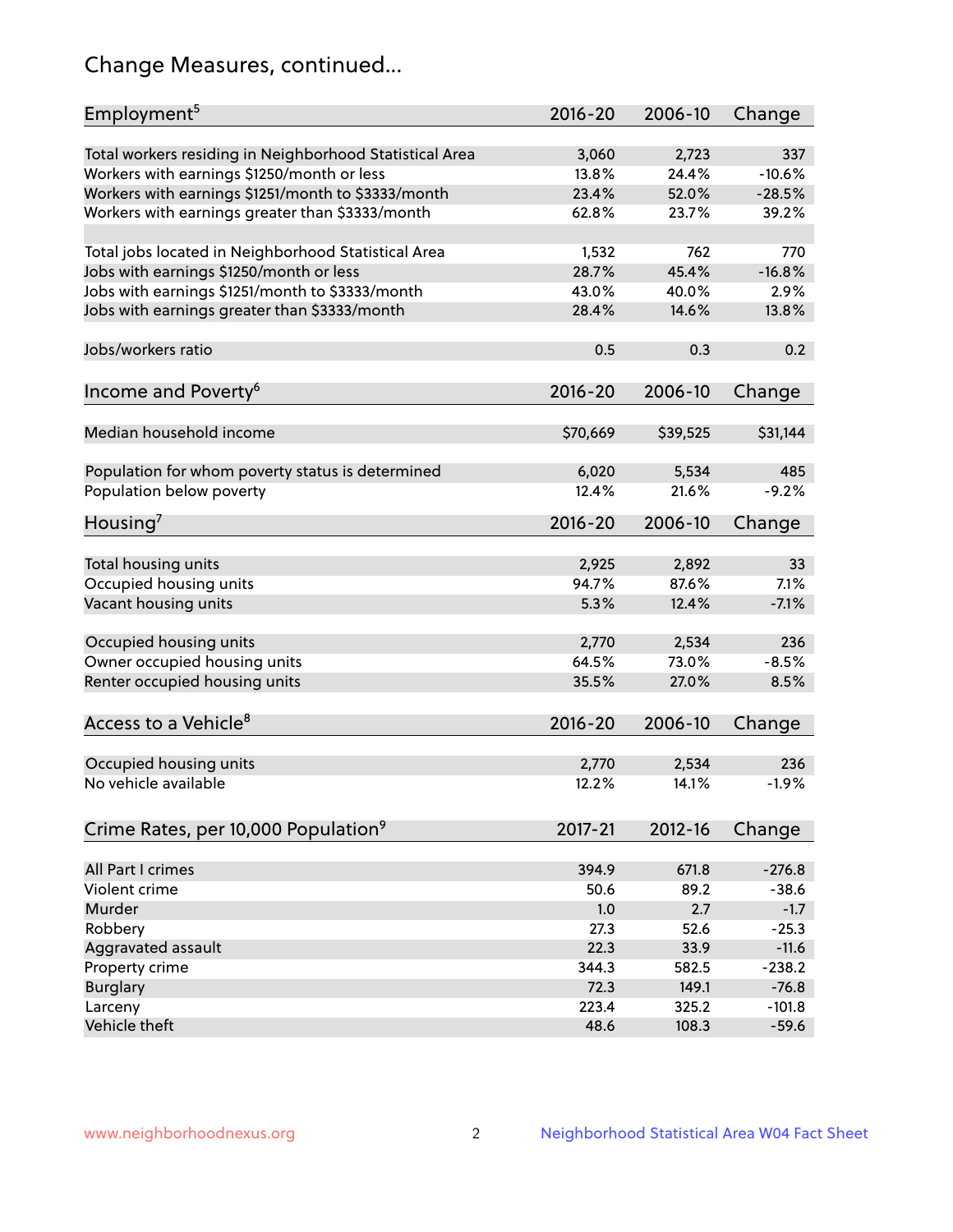## Current Data: Demographic

| Sex and Age, 2016-20 <sup>10</sup>                    | <b>Estimate</b> | Margin of Error |
|-------------------------------------------------------|-----------------|-----------------|
| Total population                                      | 6,087           | $\pm$ 869       |
| Male                                                  | 51.0%           | $\pm$ 6.5%      |
| Female                                                | 49.0%           | ±4.8%           |
| Under 5 years                                         | 3.3%            | $\pm1.6\%$      |
| 5 to 9 years                                          | 5.9%            | $\pm 2.2\%$     |
| 10 to 14 years                                        | 2.0%            | $\pm 2.7\%$     |
| 15 to 19 years                                        | 1.3%            | $\pm1.8\%$      |
| 20 to 24 years                                        | 7.2%            | $\pm 4.6\%$     |
| 25 to 34 years                                        | 31.9%           | ±5.0%           |
| 35 to 44 years                                        | 15.0%           | $\pm 3.5\%$     |
| 45 to 54 years                                        | 7.6%            | $\pm 3.0\%$     |
| 55 to 59 years                                        | 5.2%            | $\pm 2.8\%$     |
| 60 to 64 years                                        | 3.8%            | $\pm1.6\%$      |
| 65 to 74 years                                        | 7.9%            | $\pm$ 3.2%      |
| 75 to 84 years                                        | 6.1%            | $\pm 2.5\%$     |
| 85 years and over                                     | 2.8%            | $\pm 2.4\%$     |
| Median age (years)                                    | 34.5            | $\pm$ 0.7       |
| Race and Ethnicity, 2016-20 <sup>11</sup>             | <b>Estimate</b> | Margin of Error |
| <b>Total population</b>                               | 6,087           | $\pm$ 869       |
| Hispanic or Latino (of any race)                      | 1.6%            | $\pm$ 1.2%      |
| Not Hispanic or Latino                                | 98.4%           | ±3.3%           |
| White alone                                           | 51.2%           | $\pm$ 7.9%      |
| Black or African American alone                       | 38.3%           | $\pm$ 6.6%      |
| American Indian and Alaska Native alone               | 0.0%            | $\pm$ 0.4%      |
| Asian alone                                           | 6.6%            | $\pm$ 4.4%      |
| Native Hawaiian and other Pacific Islander alone      | 0.0%            | $\pm$ 0.3%      |
| Some other race alone                                 | 0.0%            | $\pm$ 0.3%      |
| Two or more races                                     | 2.2%            | $\pm1.7\%$      |
| U.S. Citizenship Status, 2016-20 <sup>12</sup>        | <b>Estimate</b> | Margin of Error |
| Foreign-born population                               | 390             | ±251            |
| Naturalized U.S. citizen                              | 84.9%           | ±74.1%          |
| Not a U.S. citizen                                    | 15.1%           | $\pm$ 17.9%     |
| Citizen, Voting Age Population, 2016-20 <sup>13</sup> | Estimate        | Margin of Error |
| Citizen, 18 and over population                       | 5,340           | $\pm 734$       |
| Male                                                  | 53.0%           | $\pm$ 8.3%      |
| Female                                                | 47.0%           | $\pm$ 5.1%      |
|                                                       |                 |                 |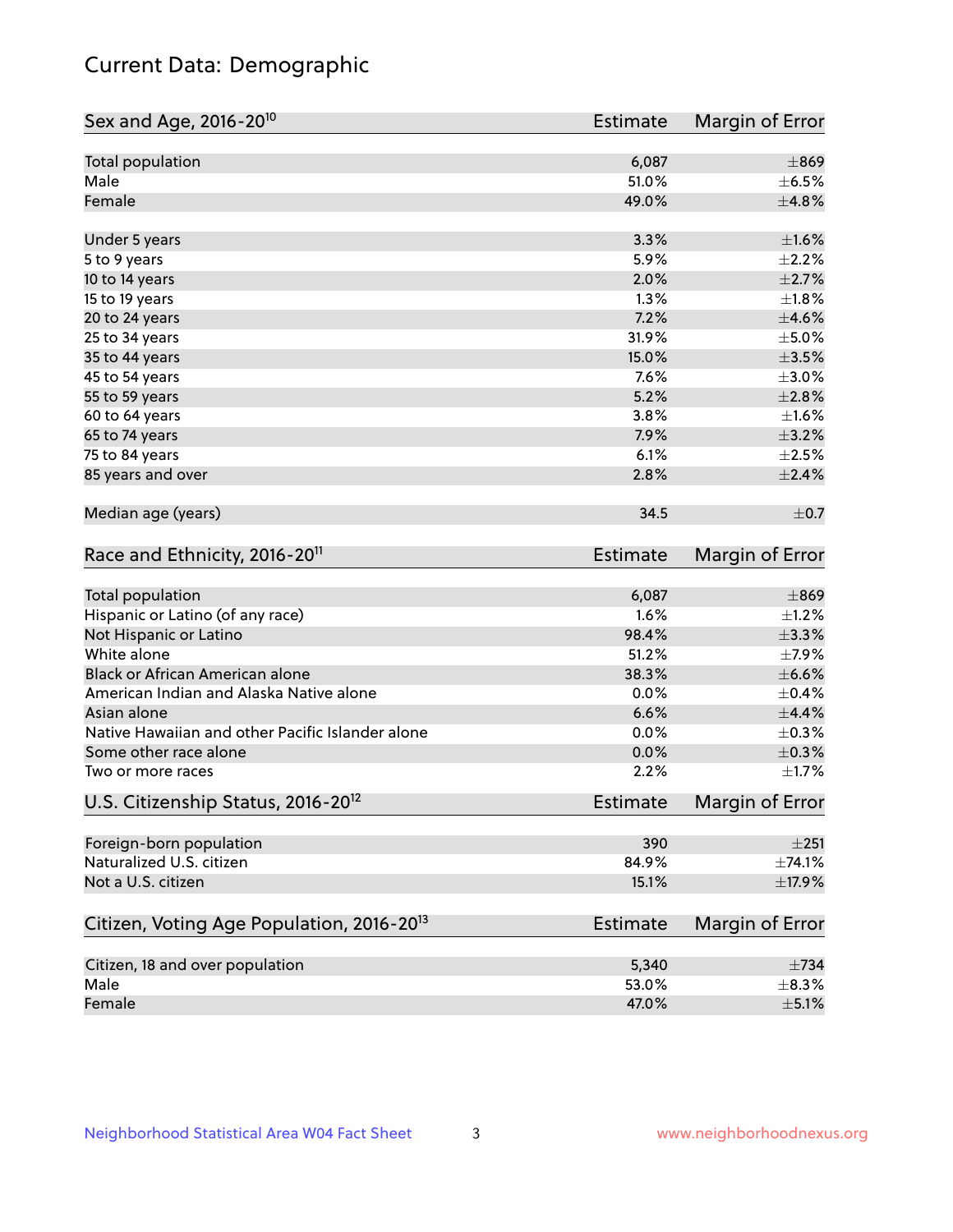## Current Data: Economic

| Income, 2016-20 <sup>14</sup>                           | Estimate  | Margin of Error |
|---------------------------------------------------------|-----------|-----------------|
|                                                         |           |                 |
| All households                                          | 2,770     | $\pm 298$       |
| Less than \$10,000                                      | 9.1%      | $\pm$ 5.6%      |
| \$10,000 to \$14,999                                    | 3.9%      | $\pm 2.5\%$     |
| \$15,000 to \$24,999                                    | 5.4%      | $\pm$ 3.2%      |
| \$25,000 to \$34,999                                    | 8.5%      | $\pm$ 5.7%      |
| \$35,000 to \$49,999                                    | 10.7%     | $\pm$ 7.3%      |
| \$50,000 to \$74,999                                    | 15.1%     | $\pm$ 5.2%      |
| \$75,000 to \$99,999                                    | 5.6%      | ±3.3%           |
| \$100,000 to \$149,999                                  | 19.9%     | $\pm$ 6.1%      |
| \$150,000 to \$199,999                                  | 8.5%      | $\pm$ 3.9%      |
| \$200,000 or more                                       | 13.4%     | $\pm$ 5.3%      |
| Median household income (dollars)                       | \$70,669  | $\pm$ 8,017     |
| Mean household income (dollars)                         | \$98,423  | ±9,574          |
| Households with earnings                                | 82.8%     | $\pm$ 6.4%      |
| Mean earnings (dollars)                                 | \$103,173 | $\pm$ 7,590     |
| Households with Social Security                         | 20.8%     | $\pm$ 4.7%      |
| Mean Social Security income (dollars)                   | \$16,820  | $\pm 2,820$     |
| Households with retirement income                       | 16.8%     | $\pm$ 5.2%      |
| Mean retirement income (dollars)                        | \$29,510  | ±16,770         |
| Households with Supplemental Security Income            | 10.0%     | $\pm$ 7.3%      |
| Mean Supplemental Security Income (dollars)             | \$10,237  | $\pm$ 1,268     |
| Households with cash public assistance income           | 7.2%      | $\pm$ 7.1%      |
| Mean cash public assistance income (dollars)            | \$0       | $\pm$ 0         |
| Households with Food Stamp/SNAP benefits in the past 12 | 7.1%      | $\pm$ 5.1%      |
| months                                                  |           |                 |
| Family households                                       | 1,322     | $\pm 240$       |
| Less than \$10,000                                      | 1.2%      | ±2.4%           |
| \$10,000 to \$14,999                                    | 0.3%      | $\pm$ 1.9%      |
| \$15,000 to \$24,999                                    | 6.1%      | ±4.4%           |
| \$25,000 to \$34,999                                    | 12.7%     | $\pm 10.6\%$    |
| \$35,000 to \$49,999                                    | 1.1%      | $\pm 2.9\%$     |
|                                                         |           |                 |
| \$50,000 to \$74,999                                    | 13.5%     | $\pm$ 5.1%      |
| \$75,000 to \$99,999                                    | 6.8%      | $\pm$ 5.3%      |
| \$100,000 to \$149,999                                  | 21.2%     | ±9.8%           |
| \$150,000 to \$199,999                                  | 15.7%     | $\pm$ 7.8%      |
| \$200,000 or more                                       | 21.4%     | $\pm$ 9.7%      |
| Median family income (dollars)                          | \$117,511 | ±12,028         |
| Mean family income (dollars)                            | \$132,293 | ±21,117         |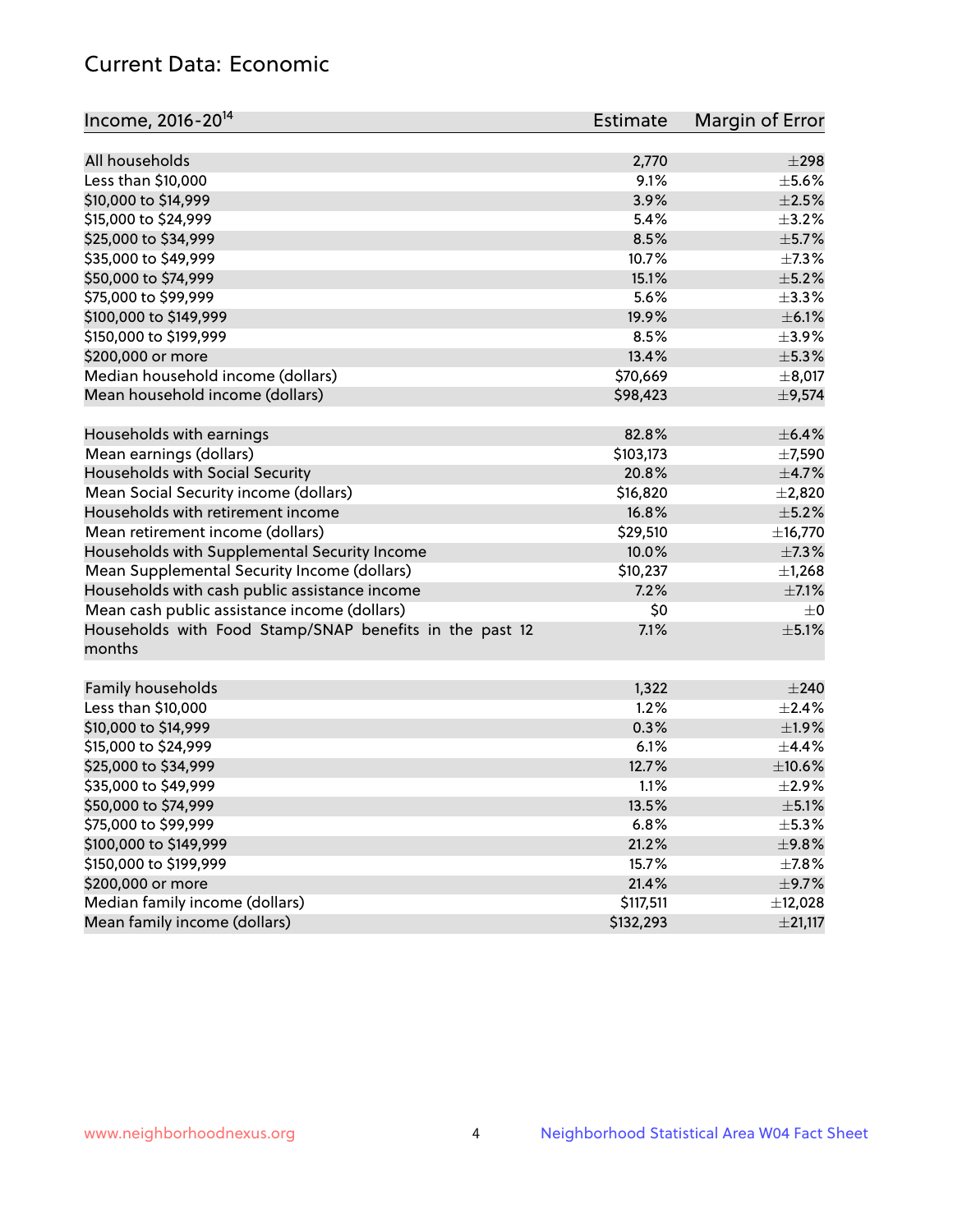## Current Data: Economic, continued...

| Income, 2016-20, continued <sup>15</sup>                              | <b>Estimate</b> | <b>Margin of Error</b> |
|-----------------------------------------------------------------------|-----------------|------------------------|
|                                                                       |                 |                        |
| Nonfamily households                                                  | 1,448           | $\pm$ 309              |
| Median nonfamily income (dollars)                                     | \$44,679        | ±5,061                 |
| Mean nonfamily income (dollars)                                       | \$67,242        | ±9,656                 |
| Median earnings for workers (dollars)                                 | \$50,519        | ±4,602                 |
| Median earnings for male full-time, year-round workers<br>(dollars)   | \$61,545        | ±8,604                 |
| Median earnings for female full-time, year-round workers<br>(dollars) | \$79,886        | $\pm$ 9,101            |
| Per capita income (dollars)                                           | \$46,994        | ±9,394                 |
| Families Below Poverty Level, 2016-20 <sup>16</sup>                   | <b>Estimate</b> | <b>Margin of Error</b> |
|                                                                       |                 |                        |
| <b>All Families</b>                                                   | 1,322           | $\pm 240$              |
| Percent below poverty                                                 | 1.7%            | $\pm 2.9\%$            |
| Families with related children under 18 years                         | 423             | $\pm 170$              |
| Percent below poverty                                                 | 1.1%            | $\pm$ 9.1%             |
| Families with related children under 5 years only                     | 99              | $\pm$ 81               |
| Percent below poverty                                                 | 0.0%            | ±34.7%                 |
| Married couple families                                               | 901             | $\pm 201$              |
| Percent below poverty                                                 | 1.9%            | $\pm 3.6\%$            |
| Married couple families with related children under 18 years          | 338             | ±116                   |
| Percent below poverty                                                 | $0.0\%$         | $\pm$ 5.9%             |
| Married couple families with related children under 5 years           | 99              | ±70                    |
| Percent below poverty                                                 | $0.0\%$         | ±20.1%                 |
| Families with female householder, no spouse present                   | 321             | $\pm$ 164              |
| Percent below poverty                                                 | 1.6%            | $\pm$ 8.1%             |
| Families with female householder, no spouse present with              | 39              | $\pm 109$              |
| related children under 18 years                                       |                 |                        |
| Percent below poverty                                                 | 11.8%           | ±58.2%                 |
| Families with female householder, no spouse present with              | 0               | $\pm 28$               |
| related children under 5 years                                        |                 |                        |
| Percent below poverty                                                 | 0.0%            | $^{\dagger}$           |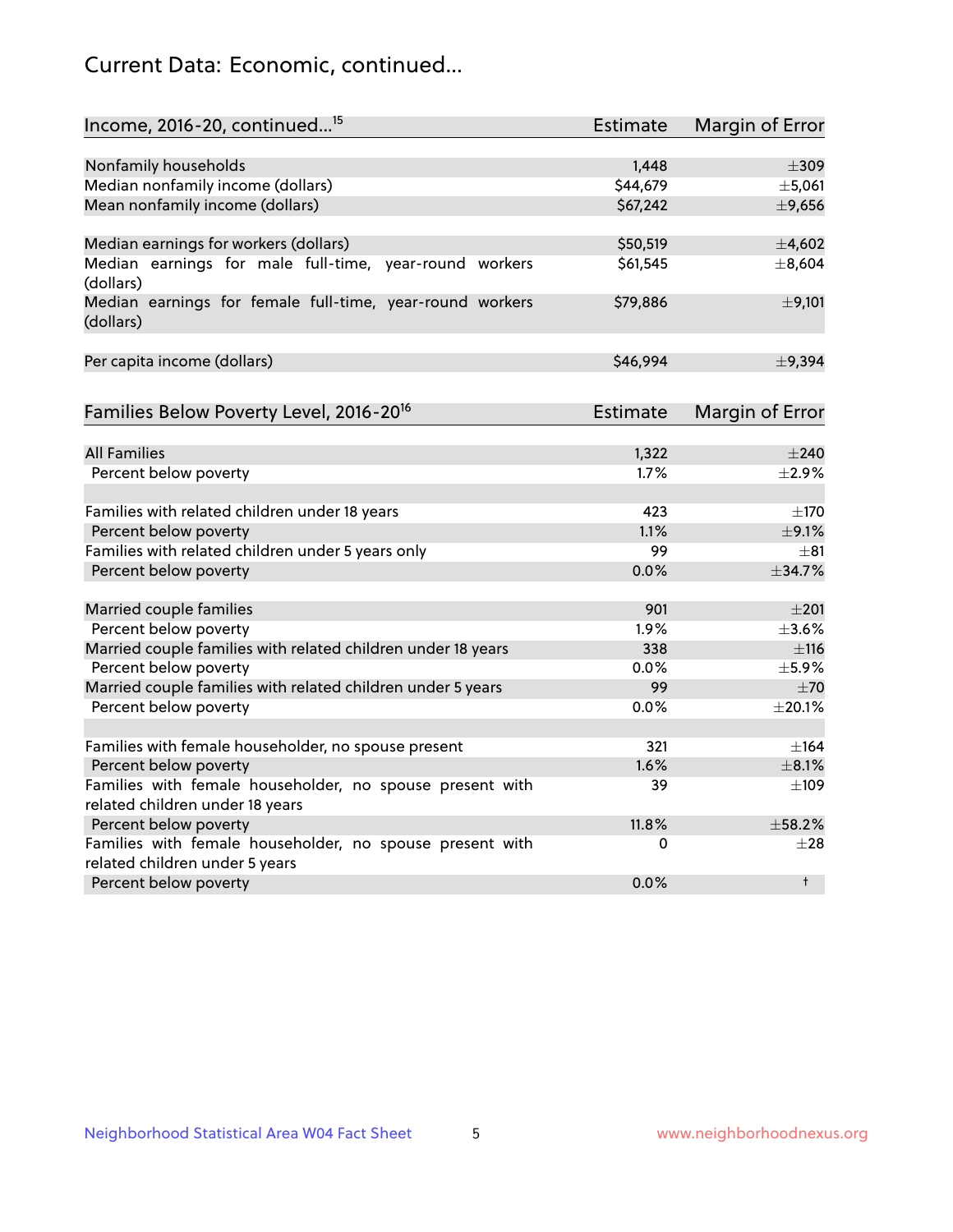## Current Data: Economic, continued...

| People Below Poverty Level, 2016-20 <sup>17</sup> | <b>Estimate</b> | Margin of Error |
|---------------------------------------------------|-----------------|-----------------|
|                                                   |                 |                 |
| Total population                                  | 6,020           | $\pm$ 871       |
| Percent below poverty                             | 12.4%           | $\pm$ 8.4%      |
| Population under 18 years                         | 684             | $\pm 261$       |
| Percent below poverty                             | 0.9%            | ±10.5%          |
| Population 18 years and over                      | 5,336           | $\pm$ 679       |
| Percent below poverty                             | 13.9%           | $+7.2%$         |
| Population 18 to 64 years                         | 4,346           | $\pm 613$       |
| Percent below poverty                             | 14.6%           | $\pm$ 8.6%      |
| Population 65 years and over                      | 989             | $\pm$ 293       |
| Percent below poverty                             | 10.8%           | $\pm$ 8.0%      |

| Poverty by Race/Ethnicity, 2016-20 <sup>18</sup> | Estimate | Margin of Error |
|--------------------------------------------------|----------|-----------------|
|                                                  |          |                 |
| Non-Hispanic White population                    | 3,092    | $\pm 658$       |
| Percent below poverty                            | 16.5%    | ±15.4%          |
| <b>Black population</b>                          | 2,291    | $\pm$ 523       |
| Percent below poverty                            | 10.3%    | $\pm$ 6.3%      |
| Asian population                                 | 399      | $\pm 276$       |
| Percent below poverty                            | 0.3%     | $\pm$ 5.0%      |
| Hispanic or Latino population                    | 100      | $\pm 73$        |
| Percent below poverty                            | $0.0\%$  | ±19.8%          |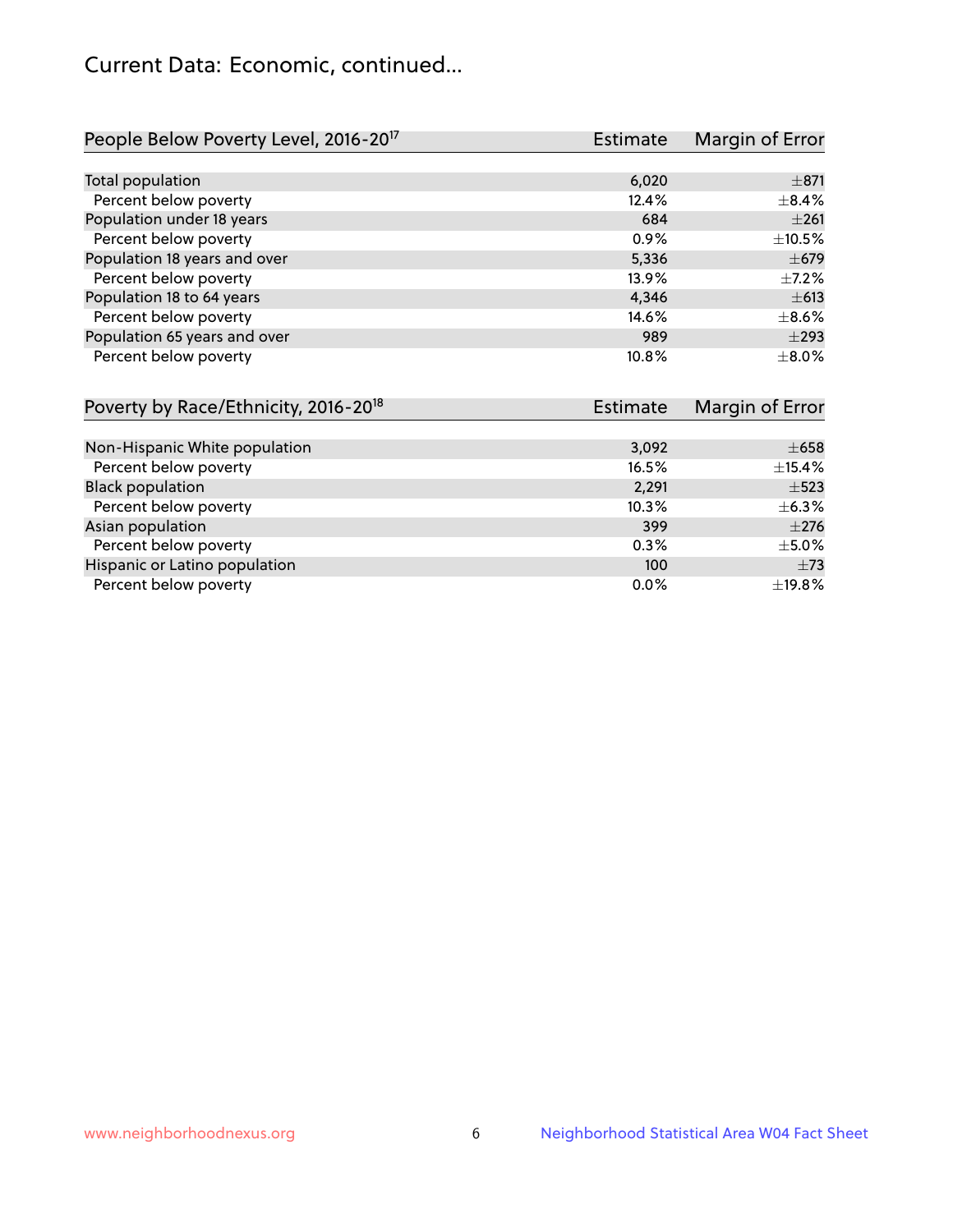# Current Data: Employment

| Employment Status, 2016-20 <sup>19</sup>                      | <b>Estimate</b> | Margin of Error |
|---------------------------------------------------------------|-----------------|-----------------|
|                                                               |                 |                 |
| Population 16 years and over                                  | 5,403           | $\pm 797$       |
| In labor force                                                | 70.5%           | ±14.4%          |
| Civilian labor force                                          | 69.7%           | ±14.3%          |
| Employed                                                      | 58.9%           | ±12.0%          |
| Unemployed                                                    | 10.8%           | $\pm$ 5.9%      |
| <b>Armed Forces</b>                                           | 0.8%            | $\pm 2.1\%$     |
| Not in labor force                                            | 29.5%           | ±6.9%           |
|                                                               |                 |                 |
| Civilian labor force                                          | 3,765           | $\pm$ 535       |
| <b>Unemployment Rate</b>                                      | 15.5%           | $\pm$ 8.5%      |
| Females 16 years and over                                     | 2,523           | ±409            |
| In labor force                                                | 68.4%           | $\pm$ 9.0%      |
| Civilian labor force                                          | 68.4%           | $\pm$ 9.0%      |
| Employed                                                      | 60.4%           | $\pm$ 8.0%      |
|                                                               |                 |                 |
| Own children of the householder under 6 years                 | 260             | ±128            |
| All parents in family in labor force                          | 94.1%           | ±32.1%          |
|                                                               |                 |                 |
| Own children of the householder 6 to 17 years                 | 424             | $\pm 249$       |
| All parents in family in labor force                          | 81.6%           | ±14.8%          |
|                                                               |                 |                 |
| Industry, 2016-20 <sup>20</sup>                               | Estimate        | Margin of Error |
|                                                               |                 |                 |
| Civilian employed population 16 years and over                | 3,181           | $\pm$ 447       |
| Agriculture, forestry, fishing and hunting, and mining        | 0.0%            | $\pm$ 0.9%      |
| Construction                                                  | 8.1%            | $\pm$ 3.9%      |
| Manufacturing                                                 | 4.7%            | ±2.8%           |
| Wholesale trade                                               | 3.6%            | $\pm 2.9\%$     |
| Retail trade                                                  | 3.9%            | $\pm$ 3.1%      |
| Transportation and warehousing, and utilities                 | 3.5%            | $\pm$ 1.9%      |
| Information                                                   | 2.0%            | $\pm1.7\%$      |
| Finance and insurance, and real estate and rental and leasing | 6.8%            | ±3.8%           |
| Professional, scientific, and management, and administrative  | 21.3%           | $\pm$ 4.9%      |
| and waste management services                                 |                 |                 |
| Educational services, and health care and social assistance   | 14.7%           | $\pm$ 4.7%      |
| Arts, entertainment, and recreation, and accommodation and    | 15.9%           | $\pm$ 5.5%      |
| food services                                                 |                 |                 |
| Other services, except public administration                  | 6.5%            | $\pm$ 5.0%      |
| Public administration                                         | $9.0\%$         | $\pm$ 5.3%      |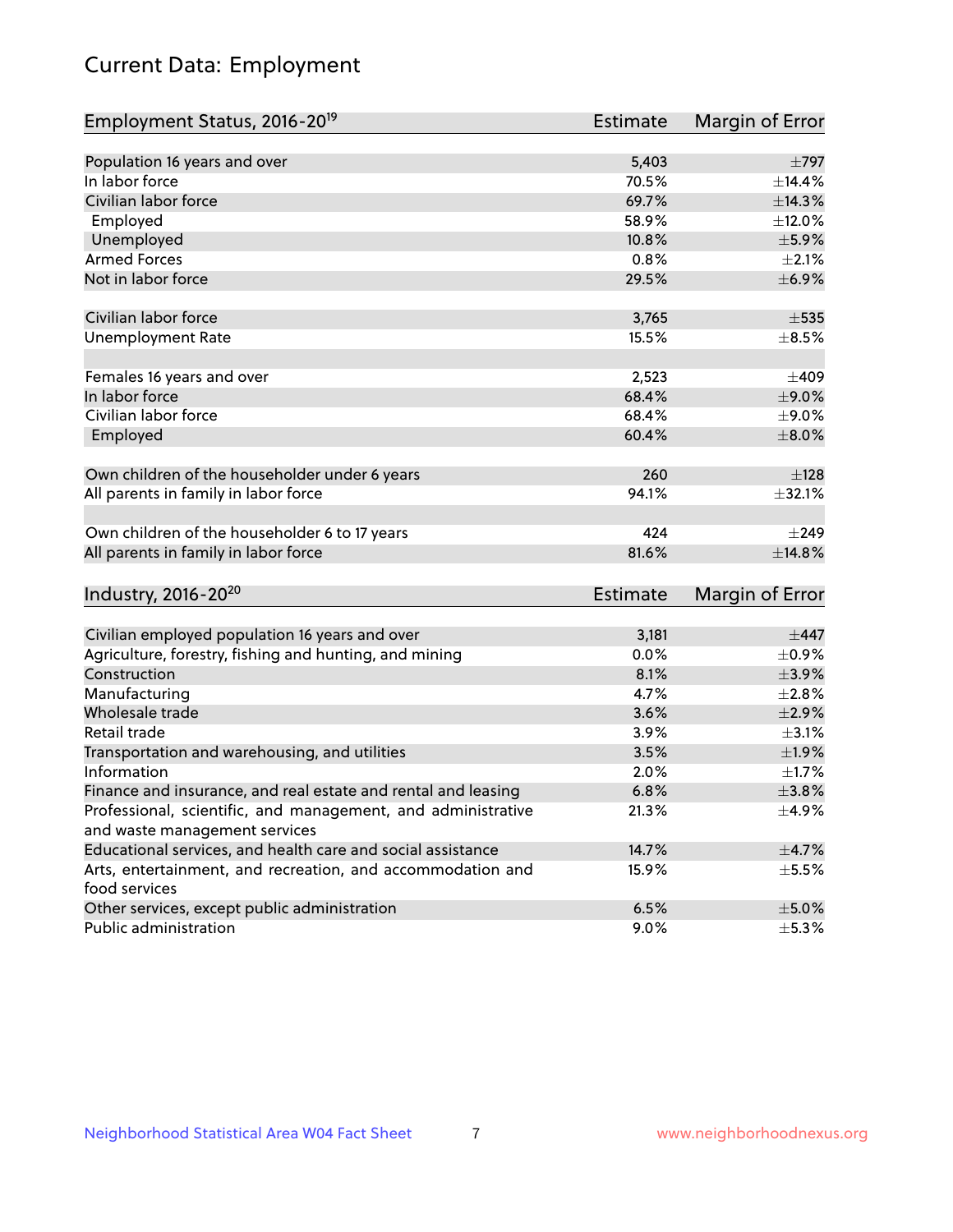# Current Data: Employment, continued...

| Civilian employed population 16 years and over<br>$\pm$ 447<br>3,181<br>58.3%<br>Management, business, science, and arts occupations<br>$\pm$ 4.0%<br>19.4%<br>$\pm$ 8.4%<br>Sales and office occupations<br>13.8%<br>$\pm 4.6\%$<br>4.7%<br>$\pm$ 3.3%<br>Natural resources, construction, and maintenance occupations<br>3.9%<br>$\pm 3.0\%$<br>Estimate<br>Margin of Error<br>Civilian employed population 16 years and over<br>3,181<br>$\pm$ 447<br>$\pm 4.1\%$<br>Private wage and salary workers<br>78.9%<br>Government workers<br>$\pm$ 5.9%<br>15.6%<br>Self-employed in own not incorporated business workers<br>5.5%<br>$\pm$ 3.8%<br>0.0%<br>$\pm$ 0.9%<br>Job Flows, 2019 <sup>23</sup><br>2019<br>Total Jobs in Neighborhood Statistical Area<br>1,532<br>Held by residents of Neighborhood Statistical Area<br>5.2%<br>94.8%<br>2019<br>Total Jobs in Neighborhood Statistical Area<br>1,532<br><b>Goods Producing sectors</b><br>9.0%<br>Trade, Transportation, and Utilities sectors<br>14.6%<br>76.4%<br>79<br>held<br>by<br>Area<br>5.1%<br>10.1%<br>All Other Services sectors<br>84.8%<br>2019<br>Total Jobs in Neighborhood Statistical Area<br>1,532<br>28.7%<br>43.0%<br>28.4% | Occupation, 2016-20 <sup>21</sup>                                                                                | <b>Estimate</b> | Margin of Error |
|--------------------------------------------------------------------------------------------------------------------------------------------------------------------------------------------------------------------------------------------------------------------------------------------------------------------------------------------------------------------------------------------------------------------------------------------------------------------------------------------------------------------------------------------------------------------------------------------------------------------------------------------------------------------------------------------------------------------------------------------------------------------------------------------------------------------------------------------------------------------------------------------------------------------------------------------------------------------------------------------------------------------------------------------------------------------------------------------------------------------------------------------------------------------------------------------------------|------------------------------------------------------------------------------------------------------------------|-----------------|-----------------|
|                                                                                                                                                                                                                                                                                                                                                                                                                                                                                                                                                                                                                                                                                                                                                                                                                                                                                                                                                                                                                                                                                                                                                                                                        |                                                                                                                  |                 |                 |
|                                                                                                                                                                                                                                                                                                                                                                                                                                                                                                                                                                                                                                                                                                                                                                                                                                                                                                                                                                                                                                                                                                                                                                                                        |                                                                                                                  |                 |                 |
|                                                                                                                                                                                                                                                                                                                                                                                                                                                                                                                                                                                                                                                                                                                                                                                                                                                                                                                                                                                                                                                                                                                                                                                                        | Service occupations                                                                                              |                 |                 |
|                                                                                                                                                                                                                                                                                                                                                                                                                                                                                                                                                                                                                                                                                                                                                                                                                                                                                                                                                                                                                                                                                                                                                                                                        |                                                                                                                  |                 |                 |
|                                                                                                                                                                                                                                                                                                                                                                                                                                                                                                                                                                                                                                                                                                                                                                                                                                                                                                                                                                                                                                                                                                                                                                                                        |                                                                                                                  |                 |                 |
|                                                                                                                                                                                                                                                                                                                                                                                                                                                                                                                                                                                                                                                                                                                                                                                                                                                                                                                                                                                                                                                                                                                                                                                                        | Production, transportation, and material moving occupations                                                      |                 |                 |
|                                                                                                                                                                                                                                                                                                                                                                                                                                                                                                                                                                                                                                                                                                                                                                                                                                                                                                                                                                                                                                                                                                                                                                                                        | Class of Worker, 2016-20 <sup>22</sup>                                                                           |                 |                 |
|                                                                                                                                                                                                                                                                                                                                                                                                                                                                                                                                                                                                                                                                                                                                                                                                                                                                                                                                                                                                                                                                                                                                                                                                        |                                                                                                                  |                 |                 |
|                                                                                                                                                                                                                                                                                                                                                                                                                                                                                                                                                                                                                                                                                                                                                                                                                                                                                                                                                                                                                                                                                                                                                                                                        |                                                                                                                  |                 |                 |
|                                                                                                                                                                                                                                                                                                                                                                                                                                                                                                                                                                                                                                                                                                                                                                                                                                                                                                                                                                                                                                                                                                                                                                                                        |                                                                                                                  |                 |                 |
|                                                                                                                                                                                                                                                                                                                                                                                                                                                                                                                                                                                                                                                                                                                                                                                                                                                                                                                                                                                                                                                                                                                                                                                                        |                                                                                                                  |                 |                 |
|                                                                                                                                                                                                                                                                                                                                                                                                                                                                                                                                                                                                                                                                                                                                                                                                                                                                                                                                                                                                                                                                                                                                                                                                        | Unpaid family workers                                                                                            |                 |                 |
|                                                                                                                                                                                                                                                                                                                                                                                                                                                                                                                                                                                                                                                                                                                                                                                                                                                                                                                                                                                                                                                                                                                                                                                                        |                                                                                                                  |                 |                 |
|                                                                                                                                                                                                                                                                                                                                                                                                                                                                                                                                                                                                                                                                                                                                                                                                                                                                                                                                                                                                                                                                                                                                                                                                        |                                                                                                                  |                 |                 |
|                                                                                                                                                                                                                                                                                                                                                                                                                                                                                                                                                                                                                                                                                                                                                                                                                                                                                                                                                                                                                                                                                                                                                                                                        |                                                                                                                  |                 |                 |
|                                                                                                                                                                                                                                                                                                                                                                                                                                                                                                                                                                                                                                                                                                                                                                                                                                                                                                                                                                                                                                                                                                                                                                                                        |                                                                                                                  |                 |                 |
|                                                                                                                                                                                                                                                                                                                                                                                                                                                                                                                                                                                                                                                                                                                                                                                                                                                                                                                                                                                                                                                                                                                                                                                                        | Held by non-residents of Neighborhood Statistical Area                                                           |                 |                 |
|                                                                                                                                                                                                                                                                                                                                                                                                                                                                                                                                                                                                                                                                                                                                                                                                                                                                                                                                                                                                                                                                                                                                                                                                        | Jobs by Industry Sector, 2019 <sup>24</sup>                                                                      |                 |                 |
|                                                                                                                                                                                                                                                                                                                                                                                                                                                                                                                                                                                                                                                                                                                                                                                                                                                                                                                                                                                                                                                                                                                                                                                                        |                                                                                                                  |                 |                 |
|                                                                                                                                                                                                                                                                                                                                                                                                                                                                                                                                                                                                                                                                                                                                                                                                                                                                                                                                                                                                                                                                                                                                                                                                        |                                                                                                                  |                 |                 |
|                                                                                                                                                                                                                                                                                                                                                                                                                                                                                                                                                                                                                                                                                                                                                                                                                                                                                                                                                                                                                                                                                                                                                                                                        |                                                                                                                  |                 |                 |
|                                                                                                                                                                                                                                                                                                                                                                                                                                                                                                                                                                                                                                                                                                                                                                                                                                                                                                                                                                                                                                                                                                                                                                                                        | All Other Services sectors                                                                                       |                 |                 |
|                                                                                                                                                                                                                                                                                                                                                                                                                                                                                                                                                                                                                                                                                                                                                                                                                                                                                                                                                                                                                                                                                                                                                                                                        | Total Jobs in Neighborhood Statistical<br>Neighborhood Statistical Area residents                                |                 |                 |
|                                                                                                                                                                                                                                                                                                                                                                                                                                                                                                                                                                                                                                                                                                                                                                                                                                                                                                                                                                                                                                                                                                                                                                                                        | <b>Goods Producing sectors</b>                                                                                   |                 |                 |
|                                                                                                                                                                                                                                                                                                                                                                                                                                                                                                                                                                                                                                                                                                                                                                                                                                                                                                                                                                                                                                                                                                                                                                                                        | Trade, Transportation, and Utilities sectors                                                                     |                 |                 |
|                                                                                                                                                                                                                                                                                                                                                                                                                                                                                                                                                                                                                                                                                                                                                                                                                                                                                                                                                                                                                                                                                                                                                                                                        |                                                                                                                  |                 |                 |
|                                                                                                                                                                                                                                                                                                                                                                                                                                                                                                                                                                                                                                                                                                                                                                                                                                                                                                                                                                                                                                                                                                                                                                                                        | Jobs by Earnings, 2019 <sup>25</sup>                                                                             |                 |                 |
|                                                                                                                                                                                                                                                                                                                                                                                                                                                                                                                                                                                                                                                                                                                                                                                                                                                                                                                                                                                                                                                                                                                                                                                                        |                                                                                                                  |                 |                 |
|                                                                                                                                                                                                                                                                                                                                                                                                                                                                                                                                                                                                                                                                                                                                                                                                                                                                                                                                                                                                                                                                                                                                                                                                        | Jobs with earnings \$1250/month or less                                                                          |                 |                 |
|                                                                                                                                                                                                                                                                                                                                                                                                                                                                                                                                                                                                                                                                                                                                                                                                                                                                                                                                                                                                                                                                                                                                                                                                        | Jobs with earnings \$1251/month to \$3333/month                                                                  |                 |                 |
|                                                                                                                                                                                                                                                                                                                                                                                                                                                                                                                                                                                                                                                                                                                                                                                                                                                                                                                                                                                                                                                                                                                                                                                                        | Jobs with earnings greater than \$3333/month                                                                     |                 |                 |
|                                                                                                                                                                                                                                                                                                                                                                                                                                                                                                                                                                                                                                                                                                                                                                                                                                                                                                                                                                                                                                                                                                                                                                                                        | Neighborhood Statistical<br>Jobs<br>in<br>held<br>by<br>Total<br>Area<br>Neighborhood Statistical Area residents |                 | 79              |
| 20.3%                                                                                                                                                                                                                                                                                                                                                                                                                                                                                                                                                                                                                                                                                                                                                                                                                                                                                                                                                                                                                                                                                                                                                                                                  | Jobs with earnings \$1250/month or less                                                                          |                 |                 |
| 46.8%                                                                                                                                                                                                                                                                                                                                                                                                                                                                                                                                                                                                                                                                                                                                                                                                                                                                                                                                                                                                                                                                                                                                                                                                  | Jobs with earnings \$1251/month to \$3333/month                                                                  |                 |                 |
| 32.9%                                                                                                                                                                                                                                                                                                                                                                                                                                                                                                                                                                                                                                                                                                                                                                                                                                                                                                                                                                                                                                                                                                                                                                                                  | Jobs with earnings greater than \$3333/month                                                                     |                 |                 |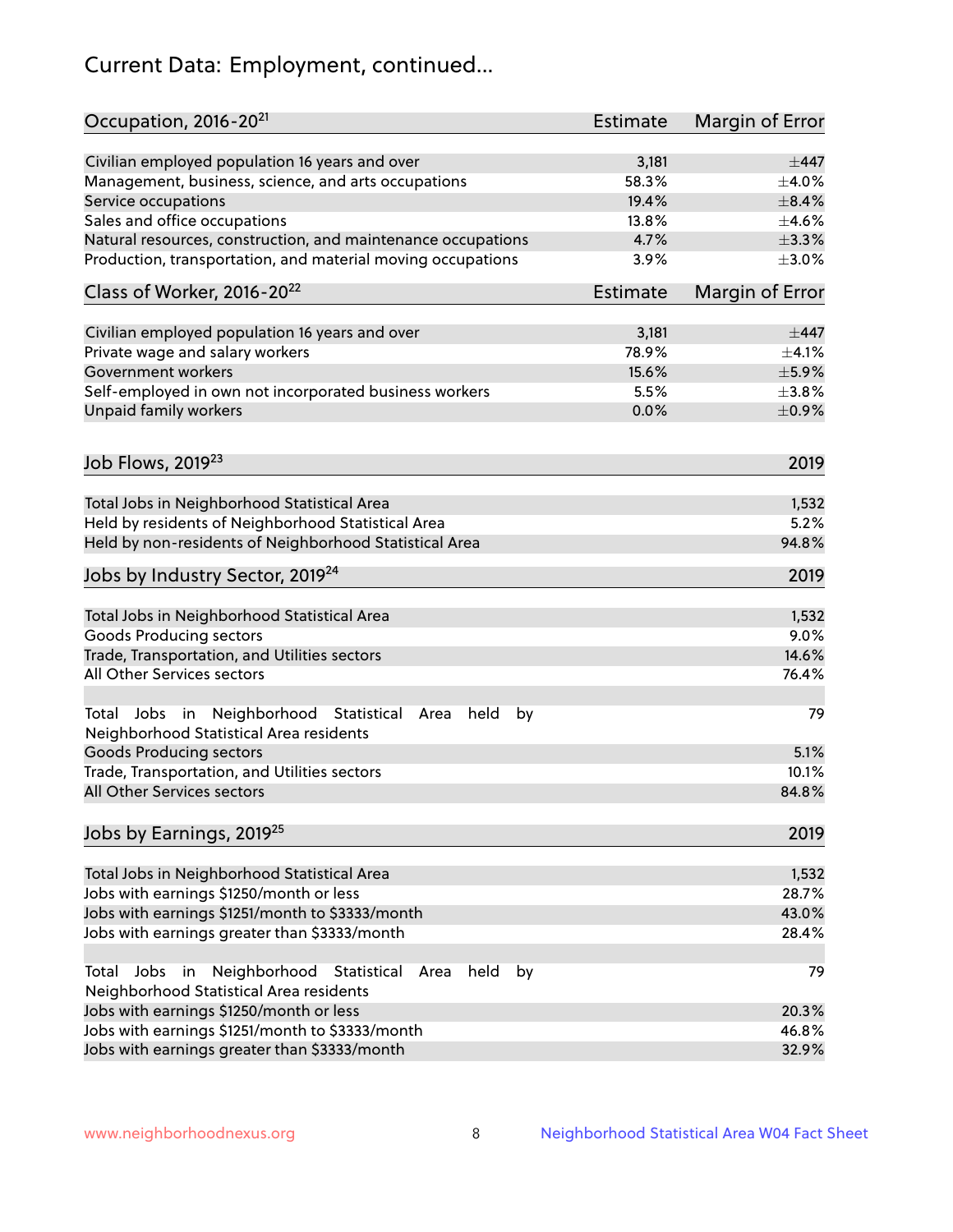## Current Data: Employment, continued...

| Jobs by Age of Worker, 2019 <sup>26</sup>                                                      | 2019  |
|------------------------------------------------------------------------------------------------|-------|
|                                                                                                |       |
| Total Jobs in Neighborhood Statistical Area                                                    | 1,532 |
| Jobs with workers age 29 or younger                                                            | 29.2% |
| Jobs with workers age 30 to 54                                                                 | 55.8% |
| Jobs with workers age 55 or older                                                              | 14.9% |
|                                                                                                |       |
| Total Jobs in Neighborhood Statistical Area held by<br>Neighborhood Statistical Area residents | 79    |
| Jobs with workers age 29 or younger                                                            | 16.5% |
| Jobs with workers age 30 to 54                                                                 | 74.7% |
| Jobs with workers age 55 or older                                                              | 8.9%  |

### Current Data: Education

| School Enrollment, 2016-20 <sup>27</sup>       | <b>Estimate</b> | Margin of Error |
|------------------------------------------------|-----------------|-----------------|
|                                                |                 |                 |
| Population 3 years and over enrolled in school | 922             | ±311            |
| Nursery school, preschool                      | 8.8%            | $\pm$ 6.7%      |
| Kindergarten                                   | 0.9%            | $\pm 2.3\%$     |
| Elementary school (grades 1-8)                 | 46.4%           | ±21.3%          |
| High school (grades 9-12)                      | $8.0\%$         | ±10.8%          |
| College or graduate school                     | 35.8%           | $+12.3%$        |

| Educational Attainment, 2016-20 <sup>28</sup> | <b>Estimate</b> | Margin of Error |
|-----------------------------------------------|-----------------|-----------------|
|                                               |                 |                 |
| Population 25 years and over                  | 4,889           | $\pm 620$       |
| Less than 9th grade                           | 2.5%            | $+2.1%$         |
| 9th to 12th grade, no diploma                 | 5.6%            | $\pm$ 3.8%      |
| High school graduate (includes equivalency)   | 26.7%           | $\pm$ 7.1%      |
| Some college, no degree                       | 7.6%            | $\pm 3.0\%$     |
| Associate's degree                            | 3.1%            | $\pm 1.9\%$     |
| Bachelor's degree                             | 32.8%           | $\pm$ 6.2%      |
| Graduate or professional degree               | 21.7%           | $\pm$ 5.0%      |
|                                               |                 |                 |
| Percent high school graduate or higher        | 91.9%           | $\pm$ 5.3%      |
| Percent bachelor's degree or higher           | 54.5%           | $\pm$ 6.4%      |
|                                               |                 |                 |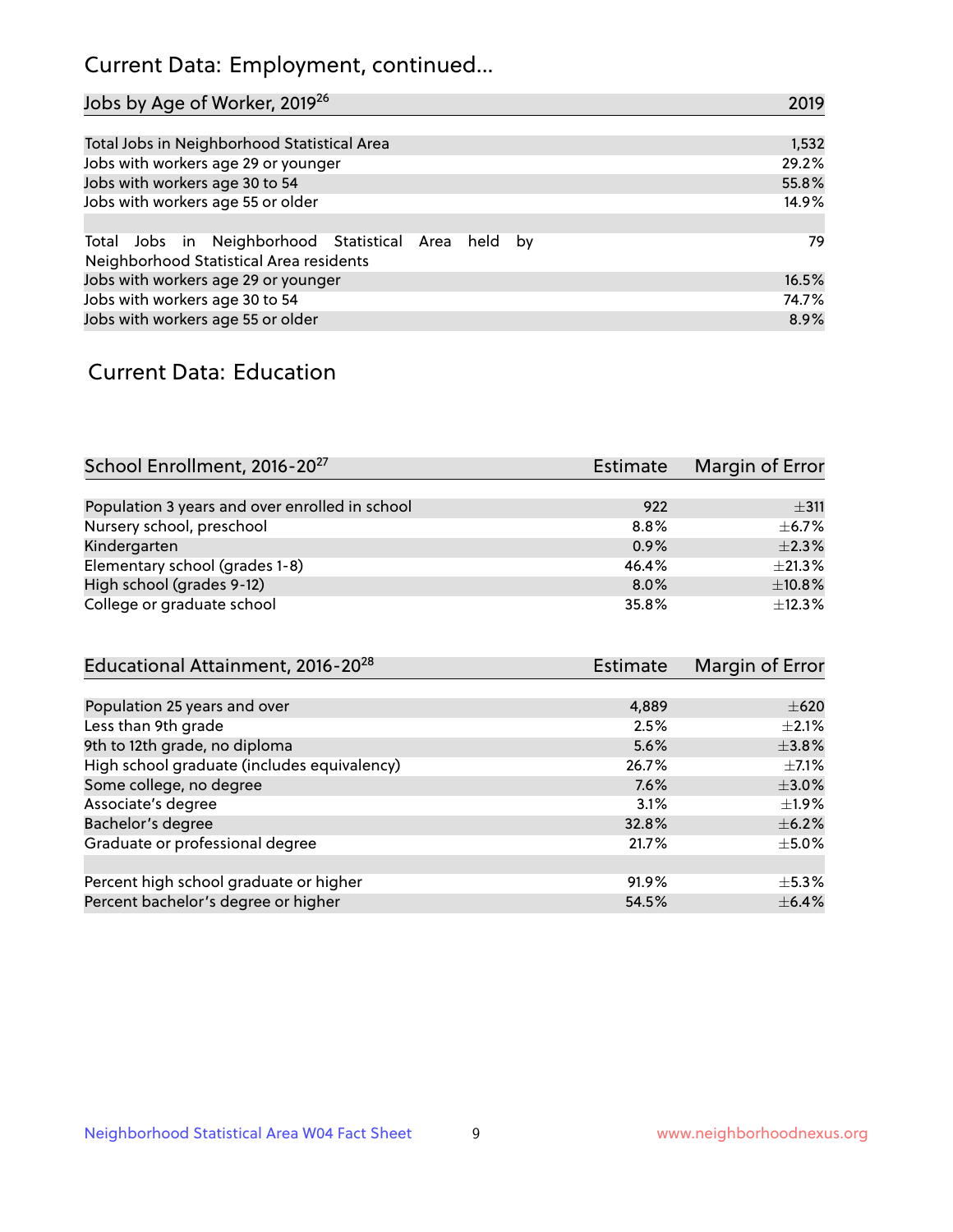## Current Data: Housing

| Households by Type, 2016-20 <sup>29</sup>            | <b>Estimate</b> | Margin of Error |
|------------------------------------------------------|-----------------|-----------------|
|                                                      |                 |                 |
| <b>Total households</b>                              | 2,770           | $\pm 298$       |
| Family households (families)                         | 47.7%           | ±7.0%           |
| With own children under 18 years                     | 15.2%           | $\pm$ 5.8%      |
| Married-couple family                                | 32.5%           | $\pm$ 6.4%      |
| With own children of the householder under 18 years  | 12.2%           | $\pm$ 3.9%      |
| Male householder, no spouse present, family          | 3.6%            | ±3.3%           |
| With own children of the householder under 18 years  | 1.7%            | $\pm 2.0\%$     |
| Female householder, no spouse present, family        | 11.6%           | $\pm$ 5.7%      |
| With own children of the householder under 18 years  | 1.4%            | $\pm$ 3.9%      |
| Nonfamily households                                 | 52.3%           | $\pm$ 9.6%      |
| Householder living alone                             | 36.0%           | $\pm 8.0\%$     |
| 65 years and over                                    | 7.5%            | $\pm$ 3.3%      |
|                                                      |                 |                 |
| Households with one or more people under 18 years    | 15.3%           | $\pm$ 5.8%      |
| Households with one or more people 65 years and over | 23.0%           | $\pm$ 4.4%      |
|                                                      |                 |                 |
| Average household size                               | 2.17            | $\pm$ 0.21      |
| Average family size                                  | 2.84            | $\pm$ 0.30      |
| Housing Occupancy, 2016-20 <sup>30</sup>             | <b>Estimate</b> | Margin of Error |
|                                                      |                 |                 |
| Total housing units                                  | 2,925           | $\pm 296$       |
| Occupied housing units                               | 94.7%           | ±3.4%           |
| Vacant housing units                                 | 5.3%            | $\pm 4.0\%$     |
|                                                      |                 |                 |
| Homeowner vacancy rate                               | 1.8             | $\pm 2.7$       |
| Rental vacancy rate                                  | 0.1             | $\pm 2.0$       |
|                                                      |                 |                 |
| Units in Structure, 2016-20 <sup>31</sup>            | <b>Estimate</b> | Margin of Error |
| Total housing units                                  | 2,925           | $\pm 296$       |
| 1-unit, detached                                     | 82.0%           | $\pm$ 5.1%      |
| 1-unit, attached                                     | 1.8%            | $\pm1.7\%$      |
| 2 units                                              | 1.9%            | $\pm 2.7\%$     |
| 3 or 4 units                                         | 3.1%            | $\pm 2.7\%$     |
| 5 to 9 units                                         | 2.7%            | $\pm 2.1\%$     |
|                                                      | 2.8%            | $\pm 4.0\%$     |
| 10 to 19 units                                       | 5.7%            | $\pm 2.8\%$     |
| 20 or more units                                     |                 |                 |
| Mobile home                                          | 0.0%            | $\pm$ 0.7%      |
| Boat, RV, van, etc.                                  | 0.0%            | $\pm$ 0.7%      |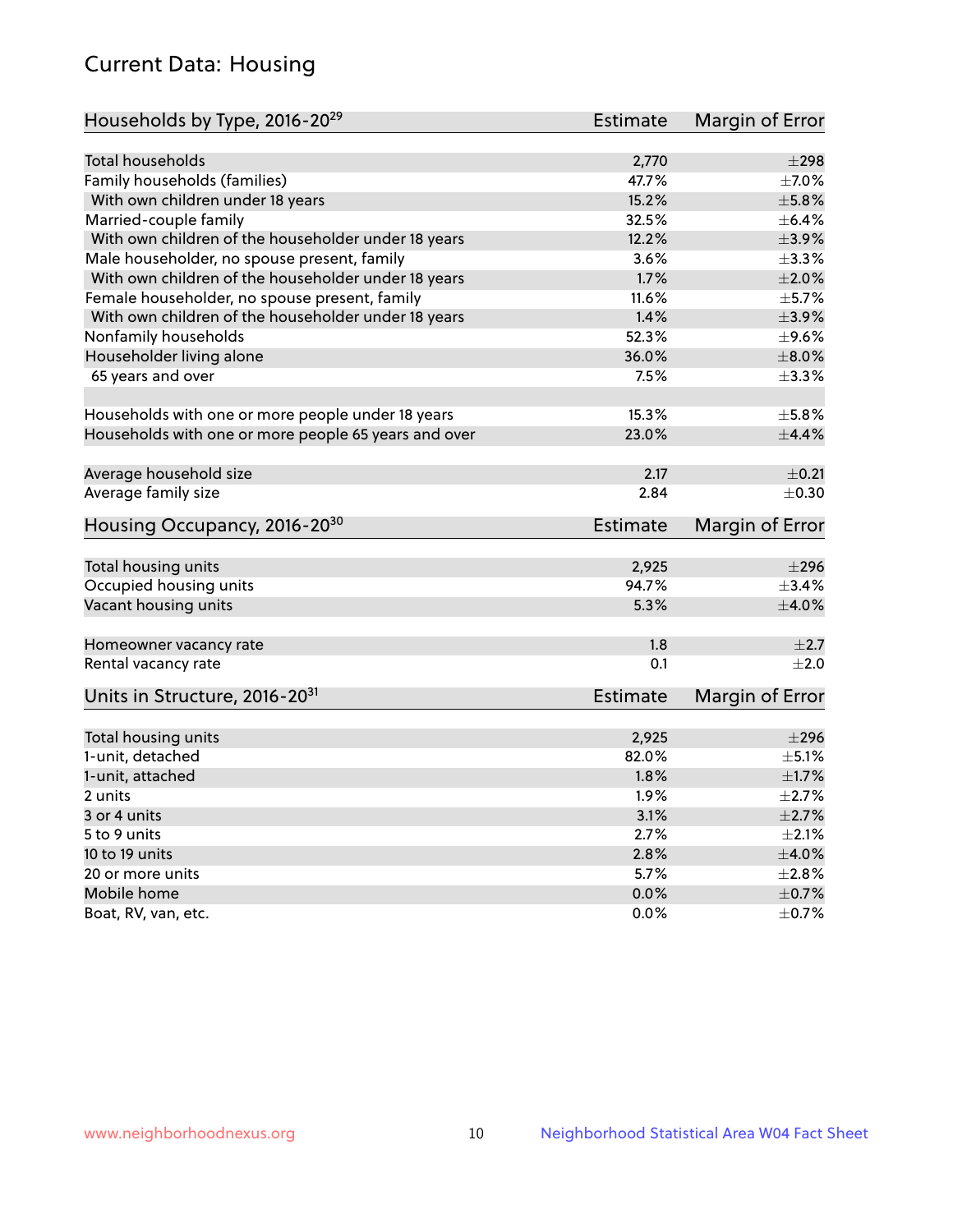## Current Data: Housing, continued...

| Year Structure Built, 2016-20 <sup>32</sup>    | <b>Estimate</b> | Margin of Error |
|------------------------------------------------|-----------------|-----------------|
| Total housing units                            | 2,925           | $\pm 296$       |
| Built 2014 or later                            | 9.1%            | $\pm 4.5\%$     |
| Built 2010 to 2013                             | 1.7%            | $\pm 2.0\%$     |
| Built 2000 to 2009                             | 10.6%           | $\pm$ 4.5%      |
| Built 1990 to 1999                             | 0.8%            | $\pm 1.3\%$     |
| Built 1980 to 1989                             | 2.3%            | $\pm1.8\%$      |
| Built 1970 to 1979                             | 7.6%            | $\pm 4.5\%$     |
| Built 1960 to 1969                             | 11.8%           | $\pm$ 7.2%      |
| Built 1950 to 1959                             | 16.9%           | $\pm$ 6.4%      |
| Built 1940 to 1949                             | 22.6%           | $\pm$ 5.9%      |
| Built 1939 or earlier                          | 16.7%           | $\pm$ 5.0%      |
| Housing Tenure, 2016-2033                      | <b>Estimate</b> | Margin of Error |
|                                                |                 |                 |
| Occupied housing units                         | 2,770           | $\pm 298$       |
| Owner-occupied                                 | 64.5%<br>35.5%  | $\pm$ 5.9%      |
| Renter-occupied                                |                 | $\pm$ 9.4%      |
| Average household size of owner-occupied unit  | 2.39            | $\pm$ 0.48      |
| Average household size of renter-occupied unit | 1.79            | $\pm$ 0.55      |
| Residence 1 Year Ago, 2016-20 <sup>34</sup>    | <b>Estimate</b> | Margin of Error |
| Population 1 year and over                     | 5,967           | $\pm 860$       |
| Same house                                     | 79.0%           | $\pm 2.0\%$     |
| Different house in the U.S.                    | 21.0%           | $\pm$ 7.7%      |
| Same county                                    | 2.8%            | ±1.9%           |
| Different county                               | 18.2%           | $\pm$ 7.6%      |
| Same state                                     | 13.9%           | $\pm$ 7.5%      |
| Different state                                | 4.2%            | $\pm 2.2\%$     |
| Abroad                                         | 0.0%            | $\pm$ 0.3%      |
| Value of Housing Unit, 2016-20 <sup>35</sup>   | <b>Estimate</b> | Margin of Error |
| Owner-occupied units                           | 1,786           | $\pm 253$       |
| Less than \$50,000                             | 2.2%            | $\pm$ 3.8%      |
| \$50,000 to \$99,999                           | 2.8%            | $\pm 4.1\%$     |
| \$100,000 to \$149,999                         | 5.1%            | $\pm$ 4.1%      |
| \$150,000 to \$199,999                         | 12.2%           | $\pm$ 6.1%      |
| \$200,000 to \$299,999                         | 21.3%           | $\pm$ 9.4%      |
| \$300,000 to \$499,999                         | 36.8%           | $\pm$ 8.2%      |
| \$500,000 to \$999,999                         | 18.7%           | $\pm$ 8.9%      |
| \$1,000,000 or more                            | 0.8%            | $\pm 2.3\%$     |
|                                                |                 |                 |
| Mortgage Status, 2016-20 <sup>36</sup>         | <b>Estimate</b> | Margin of Error |
| Owner-occupied units                           | 1,786           | $\pm 253$       |
| Housing units with a mortgage                  | 78.7%           | $\pm$ 7.9%      |
| Housing units without a mortgage               | 21.3%           | ±9.3%           |

Neighborhood Statistical Area W04 Fact Sheet 11 11 www.neighborhoodnexus.org

Housing units without a mortgage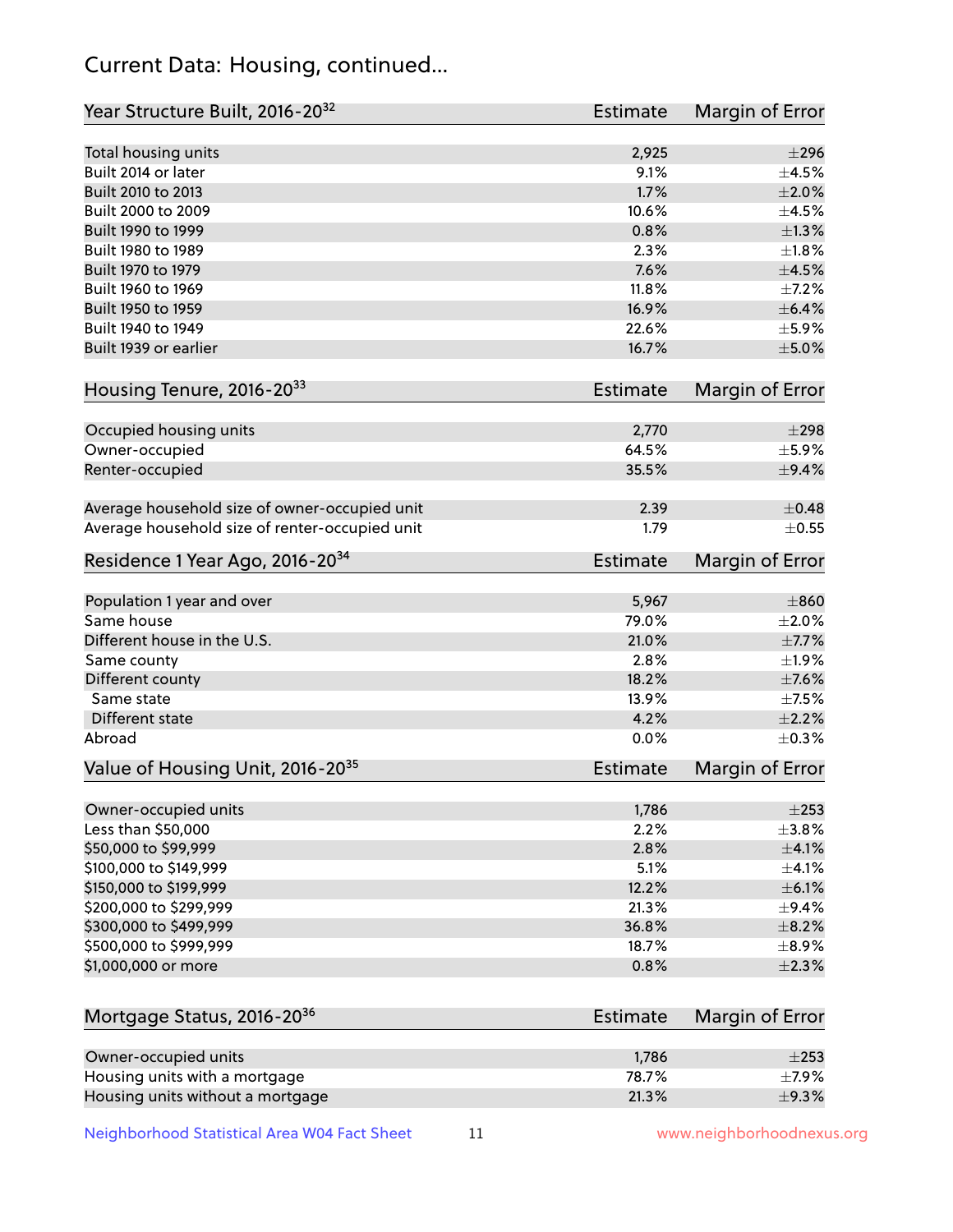## Current Data: Housing, continued...

| Selected Monthly Owner Costs, 2016-20 <sup>37</sup> | Estimate | Margin of Error |
|-----------------------------------------------------|----------|-----------------|
|                                                     |          |                 |
| Housing units with a mortgage                       | 1,406    | $\pm$ 244       |
| Less than \$300                                     | 0.0%     | $\pm 2.0\%$     |
| \$300 to \$499                                      | 0.0%     | $\pm 2.0\%$     |
| \$500 to \$999                                      | 5.7%     | $\pm$ 8.5%      |
| \$1,000 to \$1,499                                  | 17.3%    | $\pm$ 8.5%      |
| \$1,500 to \$1,999                                  | 28.3%    | $\pm$ 10.0%     |
| \$2,000 to \$2,999                                  | 40.7%    | ±13.2%          |
| \$3,000 or more                                     | $8.0\%$  | $\pm$ 5.5%      |
|                                                     |          |                 |
| Median (dollars)                                    | \$1,978  | $\pm$ 82        |
|                                                     |          |                 |
| Housing units without a mortgage                    | 381      | ±175            |
| Less than \$150                                     | 0.0%     | $\pm$ 7.4%      |
| \$150 to \$249                                      | 3.4%     | $\pm$ 8.5%      |
| \$250 to \$349                                      | 27.6%    | ±20.7%          |
| \$350 to \$499                                      | 11.6%    | $\pm$ 12.5%     |
| \$500 to \$699                                      | 35.2%    | $\pm 10.5\%$    |
| \$700 or more                                       | 22.2%    | $\pm 23.6\%$    |
|                                                     |          |                 |
| Median (dollars)                                    | \$608    | $\pm$ 87        |

| Selected Monthly Owner Costs as a Percentage of | <b>Estimate</b> | Margin of Error |
|-------------------------------------------------|-----------------|-----------------|
| Household Income, 2016-20 <sup>38</sup>         |                 |                 |
|                                                 |                 |                 |
| Housing units with a mortgage <sup>39</sup>     | 1,406           | $\pm$ 309       |
| Less than 20.0 percent                          | 59.0%           | $\pm$ 9.4%      |
| 20.0 to 24.9 percent                            | 12.7%           | $\pm$ 7.5%      |
| 25.0 to 29.9 percent                            | 8.1%            | $\pm$ 8.9%      |
| 30.0 to 34.9 percent                            | 8.2%            | $\pm$ 6.0%      |
| 35.0 percent or more                            | 12.0%           | $\pm$ 5.9%      |
|                                                 |                 |                 |
| Housing units without a mortgage <sup>40</sup>  | 381             | $\pm$ 159       |
| Less than 10.0 percent                          | 13.0%           | $\pm$ 17.5%     |
| 10.0 to 14.9 percent                            | 50.4%           | $\pm$ 10.3%     |
| 15.0 to 19.9 percent                            | 9.8%            | $\pm$ 15.1%     |
| 20.0 to 24.9 percent                            | 6.8%            | $\pm$ 9.2%      |
| 25.0 to 29.9 percent                            | $0.0\%$         | $\pm$ 5.2%      |
| 30.0 to 34.9 percent                            | 4.7%            | $\pm$ 8.4%      |
| 35.0 percent or more                            | 15.3%           | ±19.4%          |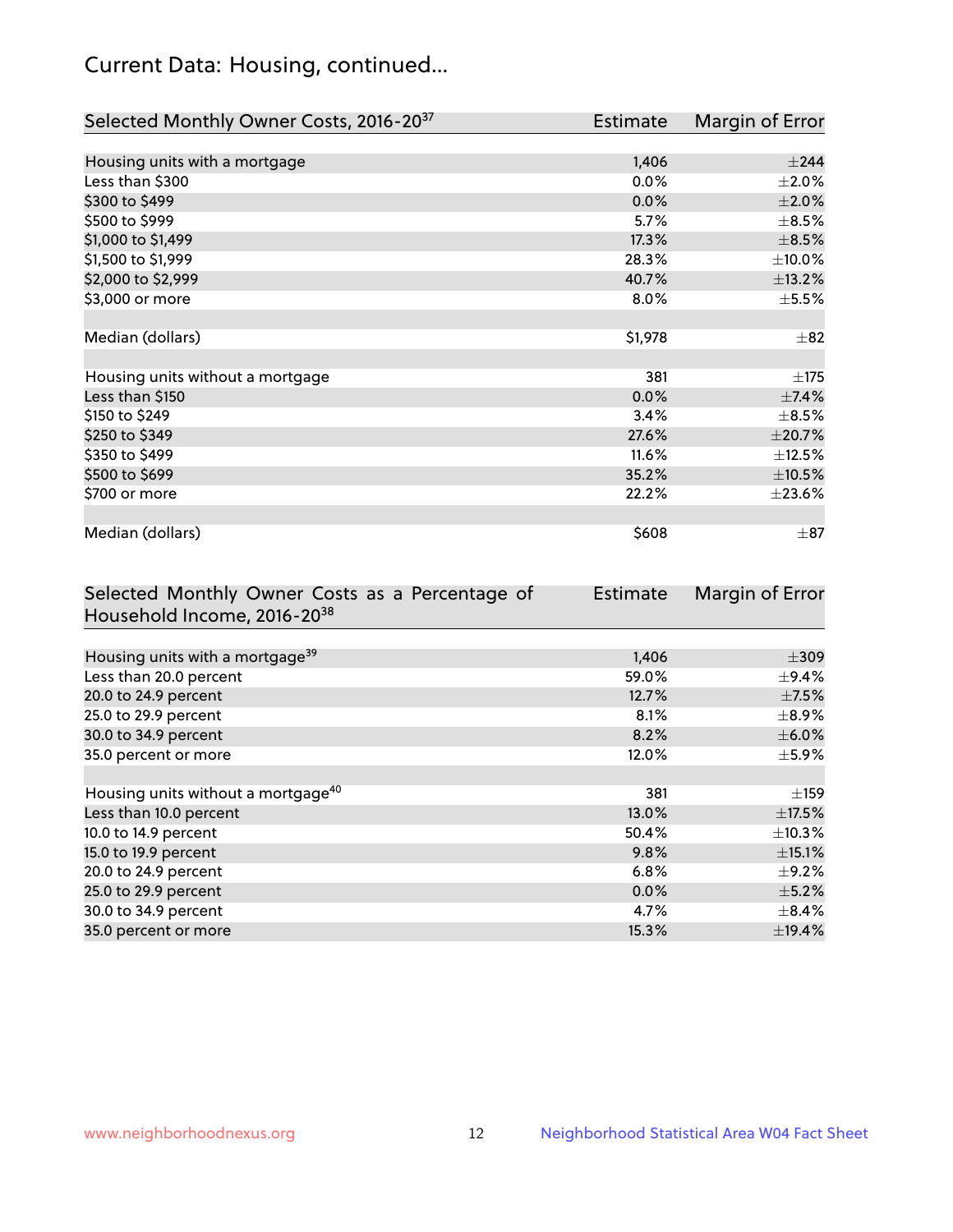## Current Data: Housing, continued...

| Gross Rent, 2016-20 <sup>41</sup>               | <b>Estimate</b> | Margin of Error |
|-------------------------------------------------|-----------------|-----------------|
|                                                 |                 |                 |
| Occupied units paying rent                      | 831             | $\pm 251$       |
| Less than \$200                                 | 1.2%            | $\pm$ 4.2%      |
| \$200 to \$499                                  | 11.0%           | $\pm 10.1\%$    |
| \$500 to \$749                                  | 3.4%            | $\pm$ 6.9%      |
| \$750 to \$999                                  | 7.5%            | $\pm$ 7.5%      |
| \$1,000 to \$1,499                              | 29.5%           | ±14.5%          |
| \$1,500 to \$1,999                              | 17.6%           | $\pm 10.5\%$    |
| \$2,000 or more                                 | 29.7%           | $\pm 22.6\%$    |
| Median (dollars)                                | \$1,432         | $\pm 202$       |
|                                                 |                 |                 |
| No rent paid                                    | 153             | ±120            |
|                                                 |                 |                 |
| Gross Rent as a Percentage of Household Income, | <b>Estimate</b> | Margin of Error |
| $2016 - 20^{42}$                                |                 |                 |
|                                                 |                 |                 |
| Occupied units paying rent <sup>43</sup>        | 780             | $\pm 281$       |
| Less than 15.0 percent                          | 6.6%            | $\pm$ 7.6%      |
| 15.0 to 19.9 percent                            | 8.8%            | $\pm$ 9.0%      |
| 20.0 to 24.9 percent                            | 18.7%           | $\pm 8.0\%$     |
| 25.0 to 29.9 percent                            | 22.5%           | ±14.7%          |
| 30.0 to 34.9 percent                            | 4.8%            | $\pm$ 5.5%      |
| 35.0 percent or more                            | 38.6%           | ±22.9%          |

## Current Data: Transportation

| Commuting to Work, 2016-20 <sup>44</sup>  | Estimate | Margin of Error |
|-------------------------------------------|----------|-----------------|
|                                           |          |                 |
| Workers 16 years and over                 | 3,167    | $\pm$ 378       |
| Car, truck, or van - drove alone          | 66.9%    | $\pm$ 8.5%      |
| Car, truck, or van - carpooled            | 3.7%     | $\pm$ 3.1%      |
| Public transportation (excluding taxicab) | $8.8\%$  | $\pm 4.1\%$     |
| Walked                                    | 1.2%     | ±1.6%           |
| Other means                               | 3.2%     | $\pm$ 3.9%      |
| Worked at home                            | 16.2%    | $\pm$ 5.6%      |
|                                           |          |                 |
| Mean travel time to work (minutes)        | 32.1     | $\pm 2.6$       |

| Access to a Vehicle, 2016-20 <sup>45</sup> | Estimate | Margin of Error |
|--------------------------------------------|----------|-----------------|
|                                            |          |                 |
| Occupied housing units                     | 2,770    | $\pm 298$       |
| No vehicles available                      | 12.2%    | $+5.9%$         |
| 1 vehicle available                        | 33.0%    | $\pm$ 8.2%      |
| 2 vehicles available                       | 39.3%    | $\pm$ 5.6%      |
| 3 or more vehicles available               | 15.5%    | $+8.2%$         |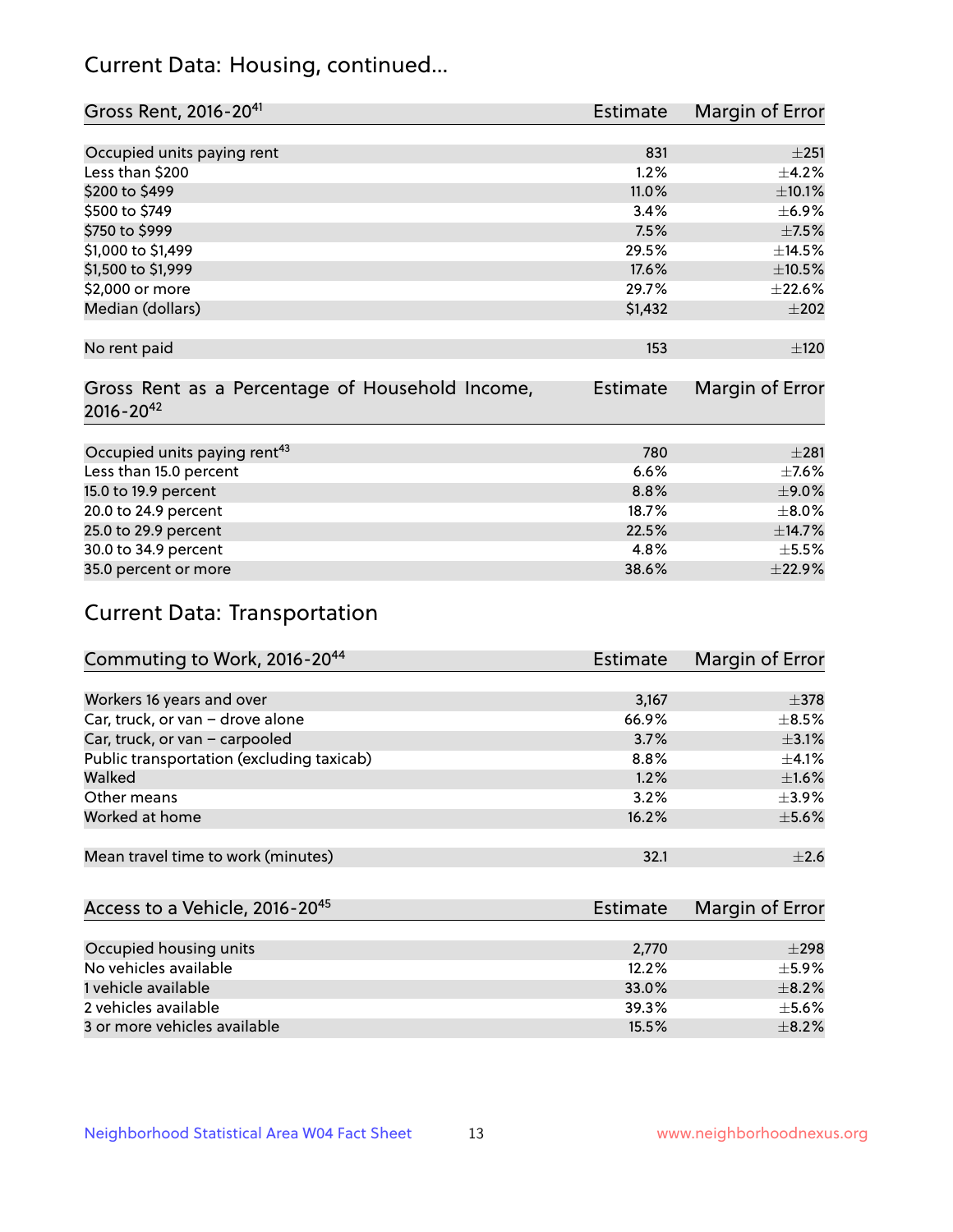## Current Data: Health

| Health Insurance coverage, 2016-2046                    | <b>Estimate</b> | <b>Margin of Error</b> |
|---------------------------------------------------------|-----------------|------------------------|
|                                                         |                 |                        |
| Civilian Noninstitutionalized Population                | 5,977           | $\pm865$               |
| With health insurance coverage                          | 88.6%           | $\pm$ 5.8%             |
| With private health insurance coverage                  | 73.8%           | ±14.8%                 |
| With public health coverage                             | 26.8%           | $\pm$ 9.4%             |
| No health insurance coverage                            | 11.4%           | ±3.4%                  |
| Civilian Noninstitutionalized Population Under 19 years | 747             | $\pm 747$              |
| No health insurance coverage                            | 13.7%           | ±12.0%                 |
|                                                         |                 |                        |
| Civilian Noninstitutionalized Population 19 to 64 years | 4,241           | $\pm 743$              |
| In labor force:                                         | 3,646           | $\pm$ 518              |
| Employed:                                               | 3,063           | $\pm 358$              |
| With health insurance coverage                          | 90.3%           | $\pm 4.5\%$            |
| With private health insurance coverage                  | 89.1%           | $\pm$ 4.4%             |
| With public coverage                                    | 2.1%            | $\pm 3.6\%$            |
| No health insurance coverage                            | 9.7%            | $\pm$ 4.9%             |
|                                                         |                 |                        |
| Unemployed:                                             | 584             | $\pm 358$              |
| With health insurance coverage                          | 69.8%           | ±49.0%                 |
| With private health insurance coverage                  | 39.2%           | ±19.6%                 |
| With public coverage                                    | 30.5%           | ±32.2%                 |
| No health insurance coverage                            | 30.2%           | $\pm 27.0\%$           |
|                                                         |                 |                        |
| Not in labor force:                                     | 594             | $\pm$ 316              |
| With health insurance coverage                          | 82.1%           | $\pm 28.5\%$           |
| With private health insurance coverage                  | 58.6%           | ±35.3%                 |
| With public coverage                                    | 60.5%           | ±36.2%                 |
| No health insurance coverage                            | 17.9%           | $\pm$ 9.5%             |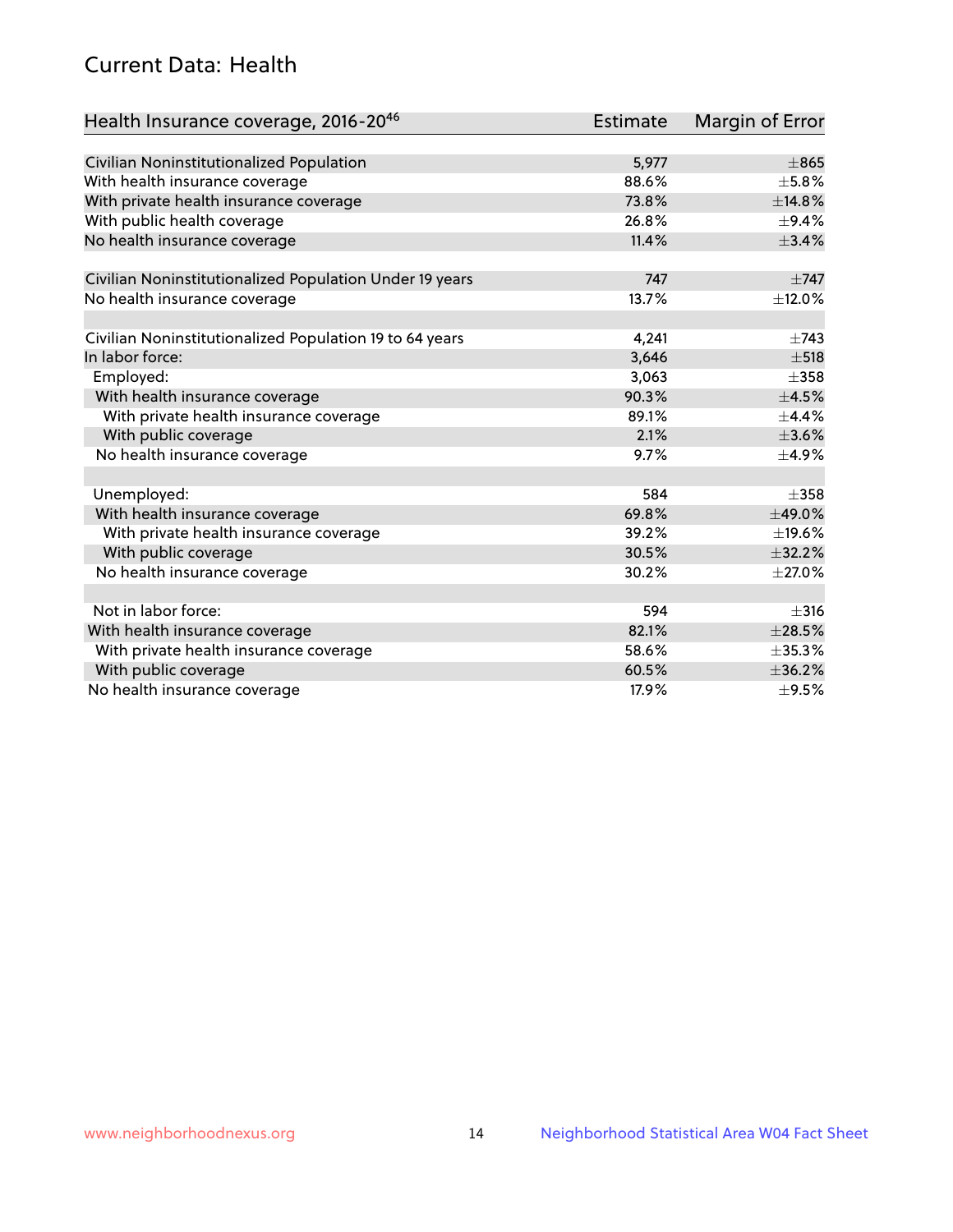#### Notes:

- 1. Source: U.S. Census Bureau, Decennial Census 2000, SF1 tables P8, P12; American Community Survey, tables B01001, B03002
- 2. This category includes Pacific Islanders, Native Americans and Alaska Natives, people who identify as some other race, and those who identify as bi/multi racial.
- 3. Source: U.S. Census Bureau, Decennial Census 2000, SF1 tables P15, P16, P18, P19; American Community Survey, tables B11001, B11005, B11003
- 4. Source: U.S. Census Bureau, Decennial Census 2000, SF3 table P37; American Community Survey, table B15002
- 5. Source: U.S. Census Bureau, Longitudinal Employer-Household Dynamics Residential Area Characteristics, Table JT01 (Primary Jobs); Workplace Area Characteristics, Table JT00 (All Jobs)
- 6. Source: U.S. Census Bureau, Decennial Census 2000, SF3 tables P52, P87; American Community Survey, tables B19001, B17001
- 7. Source: U.S. Census Bureau, Decennial Census 2000, SF1 tables H3, H4; American Community Survey, tables B25002, B25009
- 8. Source: U.S. Census Bureau, Decennial Census 2000, SF3 table H44; American Community Survey, tables B25044
- 9. Source: Atlanta Police Department, COBRA; U.S. Census Bureau, American Community Survey, table B01001
- 10. Source: U.S. Census Bureau, American Community Survey, table B01001
- 11. Source: U.S. Census Bureau, American Community Survey, table B03002
- 12. Source: U.S. Census Bureau, American Community Survey, table B05002
- 13. Source: U.S. Census Bureau, American Community Survey, table B05003
- 14. Source: U.S. Census Bureau, American Community Survey, tables B19001, B19025, B19051, B19061, B19055, B19065, B19059, B19069, B19056, B19066, B19057, B19067, B22001, B19101, B19127
- 15. Source: U.S. Census Bureau, American Community Survey, tables B19201, B19214, B20017, B19313
- 16. Source: U.S. Census Bureau, American Community Survey, table B17010
- 17. Source: U.S. Census Bureau, American Community Survey, tables B17001, B17006, B17021, B17007. Table totals may be lower than the total population, as they are based on the population for whom poverty status is determined.
- 18. Source: U.S. Census Bureau, American Community Survey, B17001H, B17001B, B17001D, B17001I. Table totals may be lower than the total population, as they are based on the population for whom poverty status is determined.
- 19. Source: U.S. Census Bureau, American Community Survey, tables B23001, B23008
- 20. Source: U.S. Census Bureau, American Community Survey, table C24030
- 21. Source: U.S. Census Bureau, American Community Survey, table C24010
- 22. Source: U.S. Census Bureau, American Community Survey, table B24080
- 23. Source: U.S. Census Bureau, Longitudinal Employer-Household Dynamics Origin-Destination Data, Tables JT00 Main and JT00 Aux
- 24. Source: U.S. Census Bureau, Longitudinal Employer-Household Dynamics Origin-Destination Data, Tables JT00 Main and JT00 Aux
- 25. Source: U.S. Census Bureau, Longitudinal Employer-Household Dynamics Origin-Destination Data, Tables JT00 Main and JT00 Aux
- 26. Source: U.S. Census Bureau, Longitudinal Employer-Household Dynamics Origin-Destination Data, Tables JT00 Main and JT00 Aux
- 27. Source: U.S. Census Bureau, American Community Survey, table B14001
- 28. Source: U.S. Census Bureau, American Community Survey, table B15002
- 29. Source: U.S. Census Bureau, American Community Survey, tables B11001, B11003, B11007, B11005, B09019
- 30. Source: U.S. Census Bureau, American Community Survey, tables B25002, B25003, B25004
- 31. Source: U.S. Census Bureau, American Community Survey, table B25024
- 32. Source: U.S. Census Bureau, American Community Survey, table B25034
- 33. Source: U.S. Census Bureau, American Community Survey, tables B25009, B25008, B25003
- 34. Source: U.S. Census Bureau, American Community Survey, table B07003
- 35. Source: U.S. Census Bureau, American Community Survey, table B25075. This value is self-reported and may differ from home values as determined by the County Tax Assessor.
- 36. Source: U.S. Census Bureau, American Community Survey, table B25081
- 37. Source: U.S. Census Bureau, American Community Survey, table B25087
- 38. Source: U.S. Census Bureau, American Community Survey, table B25091
- 39. Excludes units where Selected Monthly Owner Costs as a Percentage of Income cannot be computed.
- 40. Excludes units where Selected Monthly Owner Costs as a Percentage of Income cannot be computed.
- 41. Source: U.S. Census Bureau, American Community Survey, table B25063
- 42. Source: U.S. Census Bureau, American Community Survey, table B25070
- 43. Excludes units where Gross Rent as a Percentage of Income cannot be computed.
- 44. Source: U.S. Census Bureau, American Community Survey, tables B08101, B08013
- 45. Source: U.S. Census Bureau, American Community Survey, table B25044
- 46. Source: U.S. Census Bureau, American Community Survey, tables B18135, B27011

The dagger (†) symbol denotes values that cannot be computed.